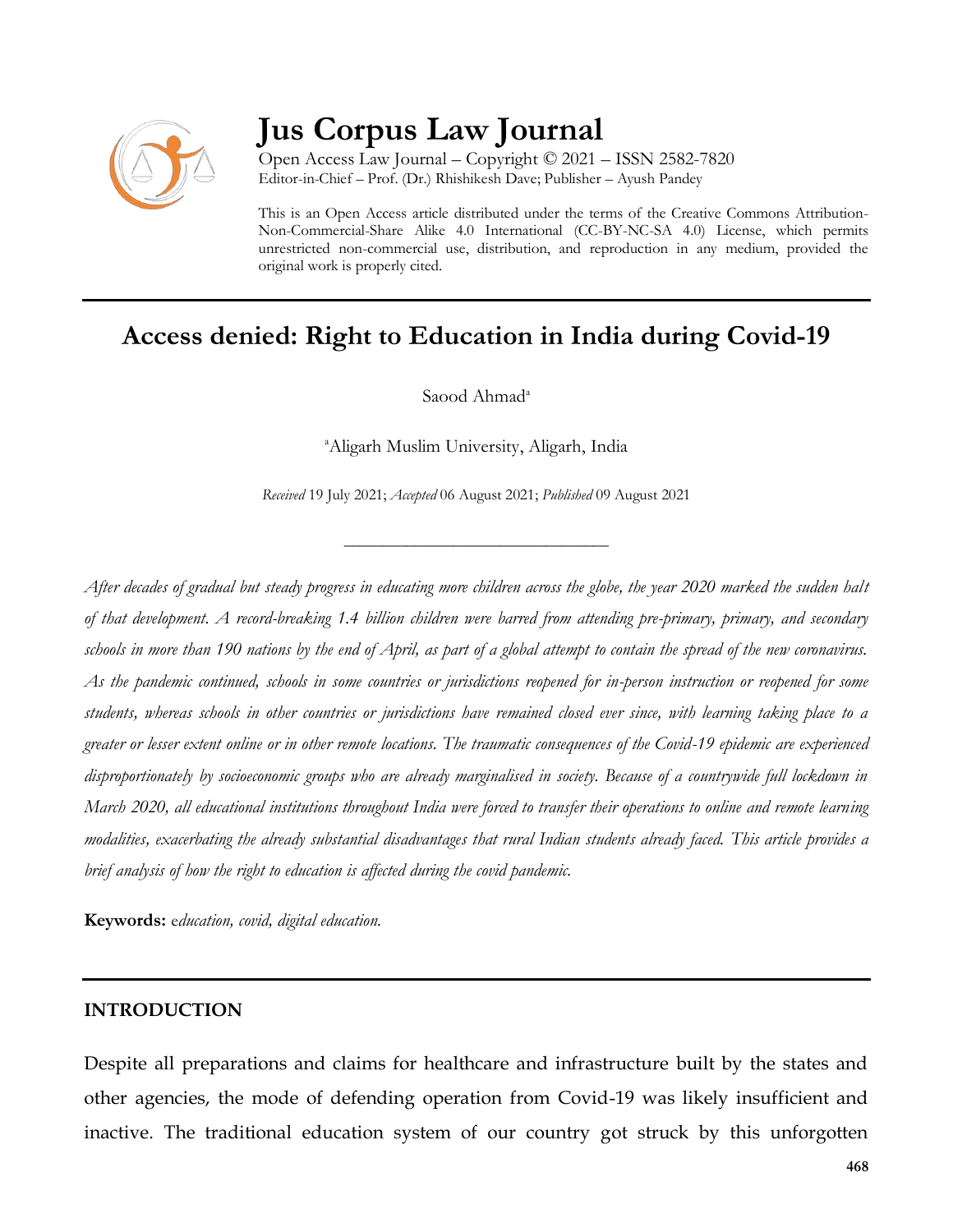situation, through which the rural education system and its role in imparting knowledge to the physical class-based system are highly affected, due to lack of smartphones among the economic weaker section, poor quality of internet connectivity, lack of basic information for operating the smartphones that have imbalances the right to access education in a real sense, it is just because of unpreparedness by the government before national lockdown and a situation that emerged led all sector in frozen stage and resulted from a heavy economic loss of the country which could reshape after taking a long time for it. Through open distance learning and any educational application is no doubt become a way to provide informative education medium to an urban class of people but not adequate in a rural area of society. There are few important provisions which regulate educational rights in India the first important is that the right to education is a fundamental right; this right comes under **Article 21**, But this right is not in the status of absoluteness, this is to be presented concerning **Articles 41 and 45** of the Standards, and this right comes directly under the economic capability and development of the states.

On another hand, the State must follow the constitutional ideology for the social and welfare nurturing and betterment of the citizens of this country. Right of Children to Free and Compulsory Education Act, 2009 seeks to give effect to this amendment. "All children between the ages of 6 to 14 shall have the right to free and compulsory elementary education in a neighborhood school." The landmark judgment of the Supreme Court of India, *Mohini Jain and Unnikrishnan v. State of Andhra Pradesh* ruled that "the right to education is a fundamental right that flows from the Right to life in Article 21 under Indian Constitution."

#### **IMPORTANCE OF RIGHT TO EDUCATION**

At both individual and societal levels, education is widely acknowledged as the finest source of social mobility, equality, and empowerment. It is also seen as a prerequisite for a thriving society. As a result, education must incorporate harmony, human rights, and democratic values which are basic constituents of social growth. The following is stated in the provisions: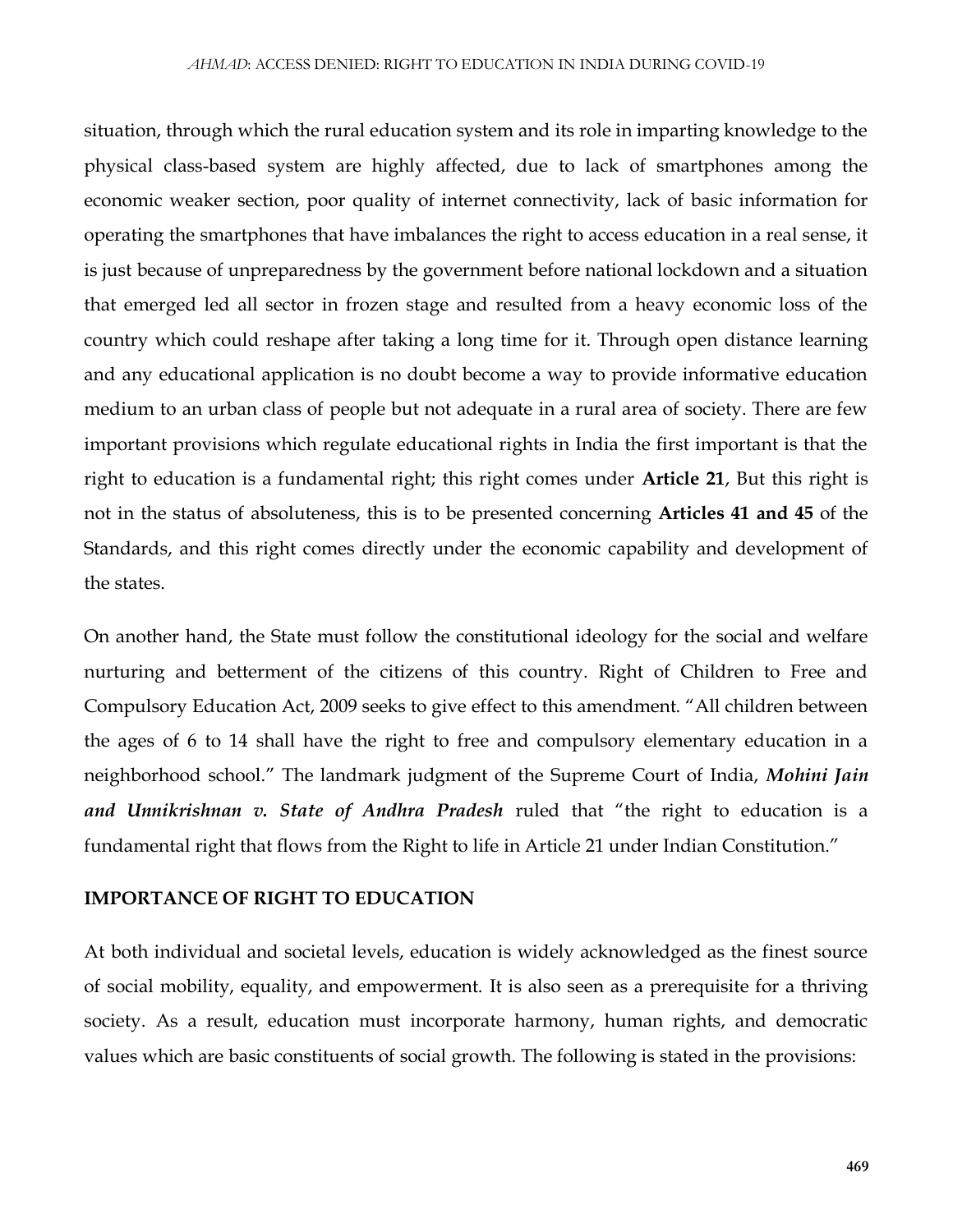**Article 21-A** of the Indian Constitution, which was adopted by the Constitution (Eighty-sixth Amendment) Act, 2002, establishes free and compulsory education as a Fundamental Right for all children aged six to fourteen years in such a manner as the State may prescribe by legislation.<sup>1</sup>

Everyone has the right to an education. At the very least, education at the primary and secondary levels should be free. Basic education must be widely available, and higher education must be provided to everybody on a merit-based system.

Human personality development, as well as the promotion of human rights and fundamental freedoms, must be the goals of education for all. It will promote international understanding, tolerance, and fraternity among all nations, races, and religions, as well as peacekeeping efforts.<sup>2</sup>

*Maulana Abul Kalam Azad*, India's freedom fighter and first education minister, campaigned for a liberal and humanistic education policy which would contribute immensely towards the progress and prosperity of the country. This was neither a complete extension of royal modernity nor a return to feudal progressivism. This education policy was planned to release the potential and capability of India's civilization through a method of intellectual decolonization, illustrated on progressive concepts from India's "renaissance" and independence struggle within the Indian "renaissance" and its nationalism. Unfortunately, this type of unfinished agenda has been dropped by successive governments over the last three decades. It has been replaced by an educational curriculum that encourages cultural and intellectual imperialism while putting commercial profit ahead of public goods.<sup>3</sup>

# **EDUCATION SYSTEM DURING PANDEMIC AND ITS PROSPECTS**

 $\overline{a}$ 

<sup>1</sup> J N Pandey, *Constitutional Law of India* (55th edn, Central Law Agency 2020)

<sup>2</sup> Pranati Panda, '"Human Rights Education in Indian Schools: Curriculum Development" Human Rights Education in Asian Schools' <<https://www.hurights.or.jp/archives/pdf/asia-s-ed/v04/11panda.pdf> > accessed 03 June 2021

<sup>3</sup> India Today's' Web desk, 'Rural India:" The key to propel education in India"' (*India Today,* March 3, 2021)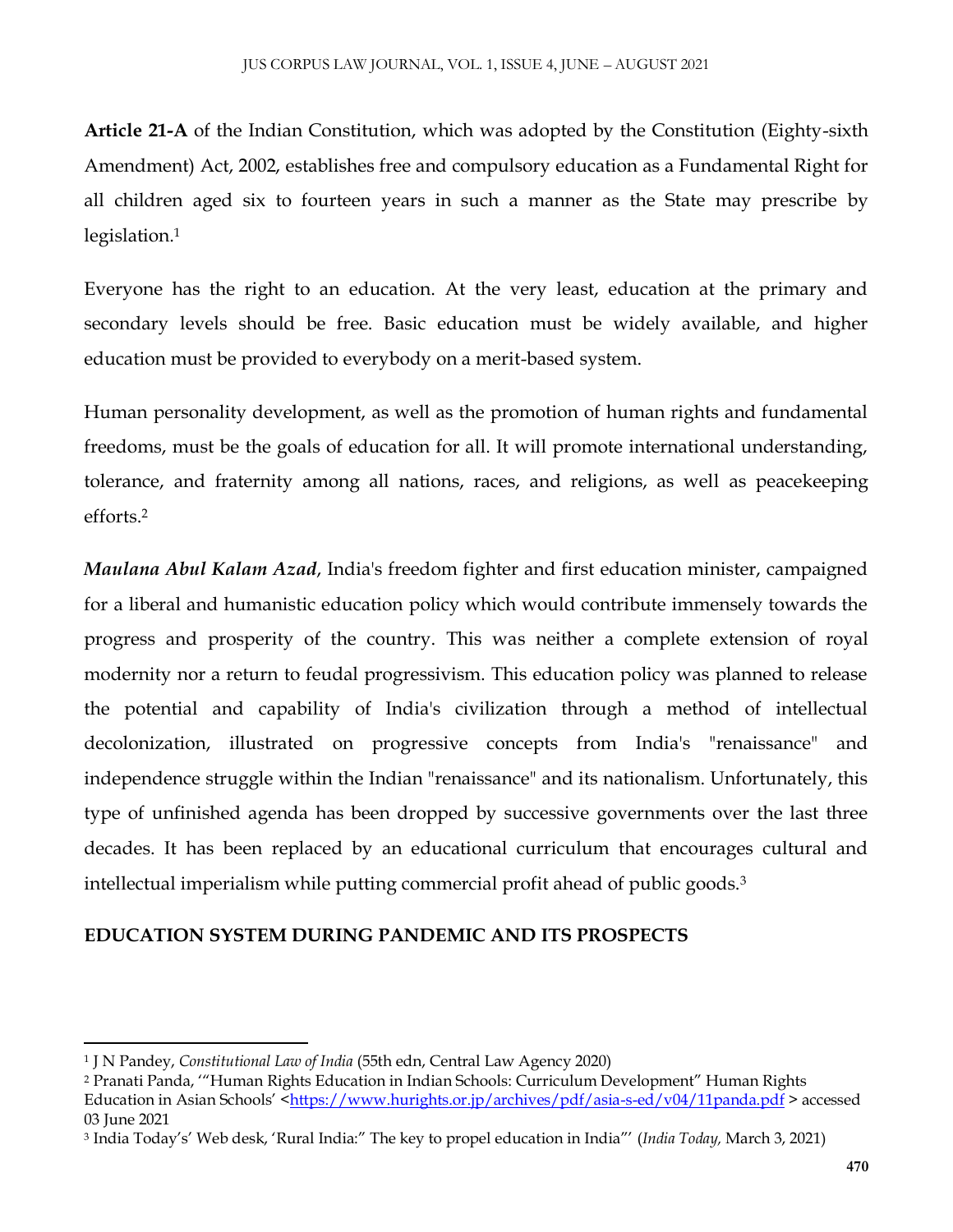Covid-19 presented India's education system with a never-before-seen challenge. All schools and other educational institutions were closed when the nationwide lockdown went into force on March 22nd. Covid-19's interruption of schooling harmed rural India, where Due to a lack of sufficient digital infrastructure support, students were unable to follow the rules.

Both students and teachers confront several problems throughout online education. There were significant difficulties occur while connecting from homes, including a lack of fundamental conveniences, external disruption, and family interruption throughout instruction. Lack of money for modern technology acquisitions was one of the challenges faced by educational institutions as well as a lack of training, technical assistance, and clarity and direction. Teachers too had to deal with mechanical complications, problems were classified as a lack of technological help, which includes a lack of proper infrastructure, lack of skilled for online teaching platforms, Lack of technical skill among teachers is reducing their engagement in online teaching points, which may be considered as beneficial outcomes.<sup>4</sup> Almost 20% of rural schoolchildren do not have textbooks at home within the sixth month of school cancellations across the country due to COVID-19. Only 35% of pupils in Andhra Pradesh had textbooks, whereas only 60% of children in Rajasthan had textbooks. More than 98 percent of students in West Bengal, Nagaland, and Assam had textbooks.<sup>5</sup>

There was a 45.1 percent likelihood that their home had a smartphone for 22.5 percent of children whose parents had a 'low' education level, and the 84 percent chance that the child was enrolled in a government school. While 27.6% of Children whose parents had a 'high degree of education, There was a 61 percent chance that the child would have a smartphone at home and a 69.5 percent chance that the child would attend a government school.<sup>6</sup>

According to previous reports, the protracted shutdown of schools in India owing to the Covid-19 outbreak might result in a loss of over \$400 billion in future profits, according to a

 $\overline{a}$ 

<sup>4</sup> Mukesh Rawal, 'An analysis of COVID-19 Impacts on Indian Education System' (2021) 2 Educational Resurgence Journal 1

<sup>5</sup> 'Nearly 20% of rural school children had no textbooks due to COVID-19 impact, finds ASER survey' The Hindu (28 October 2020) 1

<sup>6</sup> Upamanyu Das, 'How did rural India learn during lockdown?' (*IDR*, 7 November 2020) 1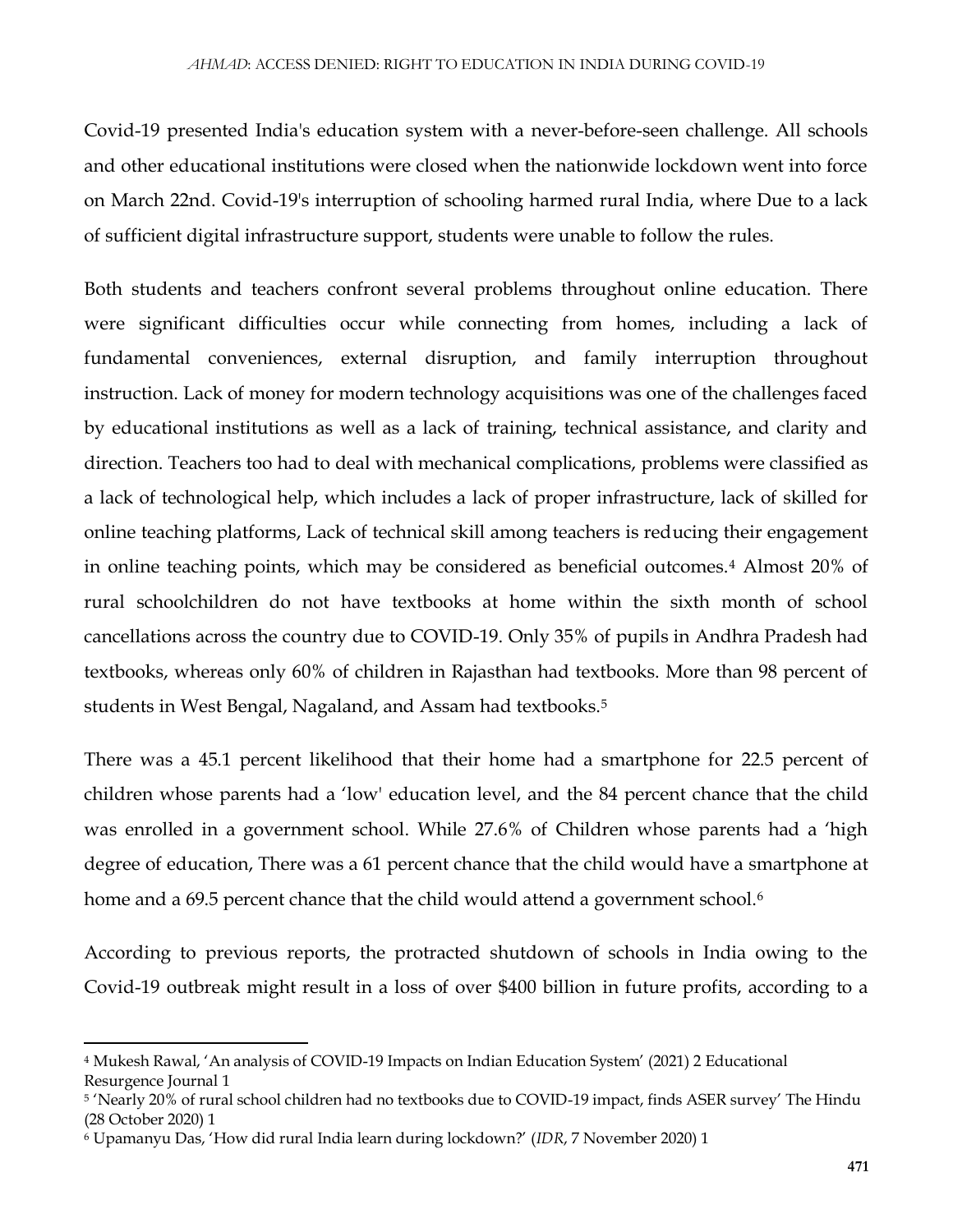World Bank report released in October.<sup>7</sup> It is an odd time, however, to be talking about the matter of children's right to education – at a time when millions of children across the world are out of school due to the COVID-19 pandemic. According to UNESCO estimates, 1.3 billion children and young people — that is, 70% of the world's student population are affected by COVID-related closures of educational institutions.<sup>8</sup>

# **EDUCATION AS AN INTERNATIONALLY RECOGNIZED RIGHT**

The moral basis for the right to education was created by the Universal Declaration of Human Rights (UDHR) 1948, which specified that everyone deserves the right to education. Several international human rights treaties based on the Declaration have acknowledged education as a fundamental human right. Under these conventions, states must respect, safeguard, and fulfill the right to education. State obligations, which must be included in the domestic legal system even if education is privatized, must be recognized. Measures in policy and programs should be consistent with international obligations. India, for example, is a member of the signatory to this declaration that protects the right to education in Article 26. The International Covenant on Economic, Social, and Cultural Rights, which enshrines the right to education in its fullness. India is also a signatory to a number of other United Nations human rights treaties, including the United Nations Convention on the Rights of the Child, which contains provisions on children's rights, including the right to education. India is mandated to provide free primary education under international human rights agreements.<sup>9</sup>

In the 1993 *Keen v. State of Minnesota* case, "The Minnesota Supreme Court found that this constitutional provision rose that education is the status of a "basic right," requiring the State legislature to look for a general and uniform system of education for all"<sup>10</sup>

 $\overline{a}$ <sup>7</sup> Prashati Avasthi, "Children in rural areas have limited access to remote learning amidst Covid-19: Survey" (*Business Line*, 31 October 2020) 1

<sup>8</sup> Uma Mahadevan-Dasgupta, 'The Right to Education in India: The Importance of Enforceability of a Fundamental Right "review: Education for all' The Hindu (30 May 2020) 1

<sup>9</sup> Kishore Singh, "Right to Education." India International Centre Quarterly (2015) 42 JSTOR [<https://www.jstor.org/stable/26316578>](https://www.jstor.org/stable/26316578) accessed 05 July 2021

<sup>10</sup> Chenyang Li, 'Education as a Human Right: A Confucian Perspective Philosophy East and West' (2017) 67 JSTOR [<https://www.jstor.org/stable/44135546 >](https://www.jstor.org/stable/44135546) accessed 05 June 2021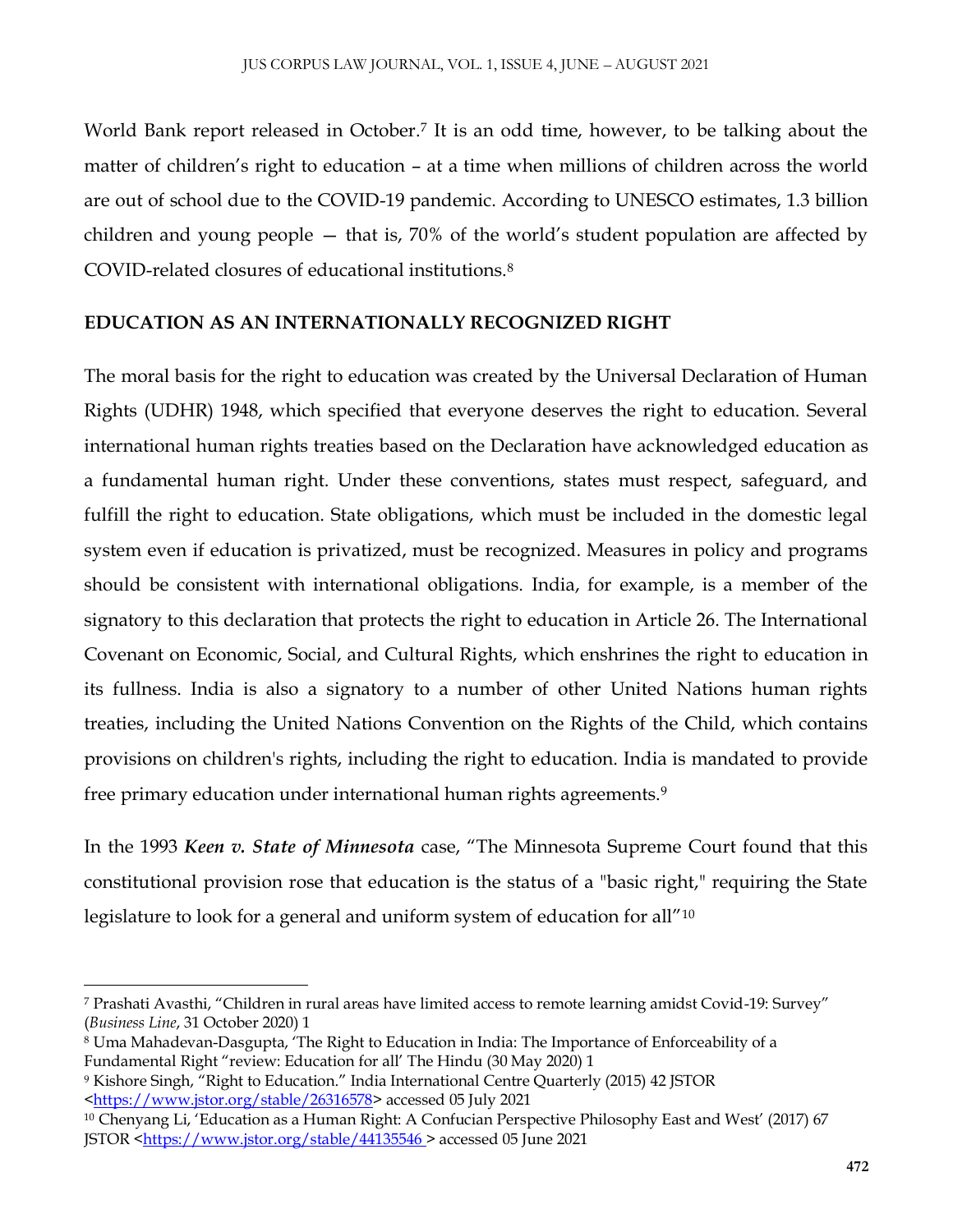#### **DIGITAL HINDRANCES DURING PANDEMIC**

Discrimination against girls or pupils from certain ethnic, linguistic, or economic backgrounds in the classroom, as well as discrepancies in school quality that disproportionately affect certain groups, continue to be impediments to equitable educational opportunities. Students with disabilities continue to be excluded from mainstream schools in many nations due to discrimination or inaccessibility, while others lack access to education in their native language. Meanwhile, educational inequality can have far-reaching implications for a society's overall inclusivity and equality. According to research, inclusive and integrated educational environments are ideal for preparing all students to live and study together. In short, proactive actions to avoid discrimination in schools are critical to children's ability to study as well as the development of a country. It is estimated that more than 1 billion learners are at risk of dropping behind; as a result of school cancellations aimed at preventing the spread of COVID-19. Countries have implemented remote education programs to keep the world's children educated. However, many children around the world – particularly those from lower-income families do not have a medium to access the internet like personal computers, televisions, or even radios at home. The current situation indicates that the effects of learning inequalities are magnifying. Students who do not have access to the equipment necessary for home-based learning are constrained in their educational options. Resulted, many people think the viewpoint of never returning to schools, jeopardizing years of academic progress around the world.

With Schools closures in 188 countries (as of April 2020), many people are moved towards a technical and informative platform like the Internet, television, and radio to provide continued instruction. However, access to these mediums is limited to various lowest- and middleincome countries, particularly among impoverished households. Approximate 60 percent of total countries have adopted digital and broadcasting remote learning policies for the preprimary education system, even though more than 90% of countries had done so. The government's measures that ensure online learning continuousness through broadcast or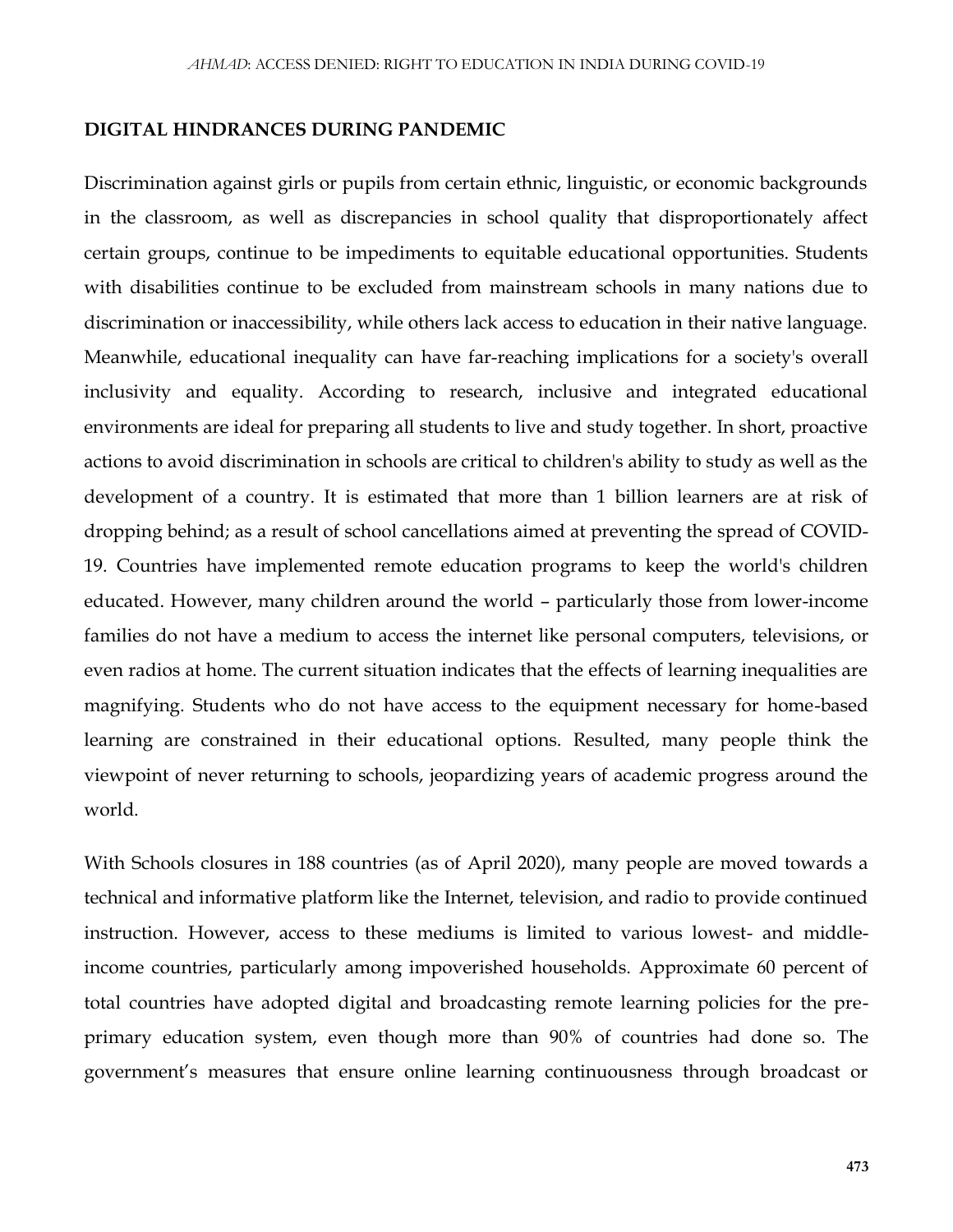digital media might reach up to 69 percent of children in pre-primary to secondary school around the world.

Due to a lack of sufficient technical assets at home or because they were not targeted by the policies selected, 31 percent of children (463 million) around the world cannot be reached by broadcast- and Internet-based remote learning policies. Governments were most likely to use online platforms to teach while schools were closed, with 83 percent of countries doing so. However, just one-fourth of the world's schoolchildren were reached as a result of this. Television had the greatest chance of reaching the most students (62 percent). Only 16% of pupils in the world might benefit from radio-based learning. Globally, three out of every four students who are not reached by distant learning initiatives are from rural areas and most of them belong to poor families. Governments should not rely entirely on a single remote learning channel to reach all pupils, based on these findings. A long-term focus for minimizing learning challenges would be increased access to the Internet and other digital solutions for all youngsters.<sup>11</sup>

### **A POSITIVE APPROACH IN POST COVID ERA**

Though the emergence of COVID-19 had several detrimental special effects on schooling, during the pandemic, Indian educational institutions have recognized the obstacles and are doing their utmost to provide smooth support services to students. The Indian educational system can now progress from a traditional to a modern structure. International organizations are likely to create an easy and informative platform through which a remote education system can be provided even the learners are subject to live in any place of the world.

#### **JUDICIAL ORDERS**

 $\overline{\phantom{a}}$ 

# **Can private schools or colleges arbitrarily charge excessive fees?**

Parents in urban areas are increasingly turning to private schools, where learning outcomes are better. However, with more autonomy, these private institutions are charging exorbitant

<sup>11</sup> 'Monitoring the Situation on Women and Children' (*UNICEF* September 2020)

[<sup>&</sup>lt;https://data.unicef.org/topic/education/covid-19](https://data.unicef.org/topic/education/covid-19)**>** accessed 01 July 2021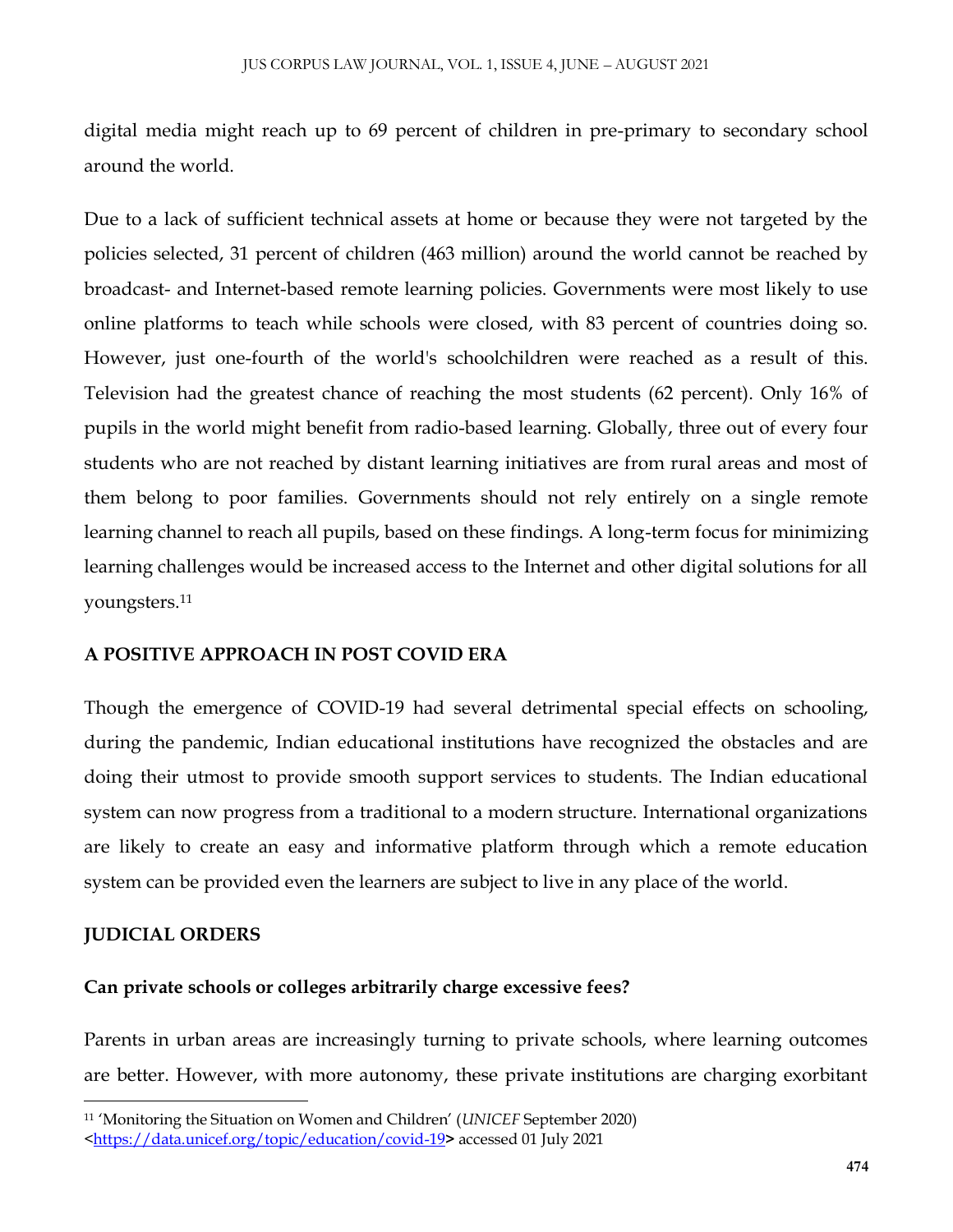fees. The constitutional basis for regulating the fees charged by private schools was considered by the Supreme Court in T*.M.A. Pai Foundation v. State of Karnataka*. *12*

## In *Islamic Academy of Education and Another vs state of Karnataka and Ors. (2003)*

"A Constitutional Bench of the Supreme Court of India held that these institutions can have the independence to create a surplus that need be used for their betterment and advancement. However, the word 'surplus' is not clearly defined." Last year, the "Supreme Court ruled that any private school in Delhi running on land allotted by the Delhi Development Authority (DDA) has to take the permission of the Delhi government before hiking the fees".<sup>13</sup>

But during the pandemic, the Supreme Court judgment in *Indian School Jodhpur v. State of Rajasthan* (May 3, 2021) "dealt with a set of appeals concerning the validity of a circular issued by the Director of Secondary Education, State of Rajasthan. This circular reduced school fees for the academic year 2020-21 for schools affiliated with the Central Board of Secondary Education by 30 percent, and for schools affiliated with the Rajasthan Board of Secondary Education by 40 percent, the reduction was commensurate to the reduction in the syllabus, and aimed to provide some respite to parents who may be dealing with the economic fallout of the Covid-19 pandemic''.<sup>14</sup> The court ordered that institutions not prevent students from enrolling in online or physical classes due to non-payment of tuition, arrears, or outstanding fees.<sup>15</sup>

# **CONCLUSION**

 $\overline{a}$ 

The present situation bears testimony to the fact that reshaping the education system of our country in the light of constitutional mandates is highly matter of concern because education entails learning, and learning entails power. True democracy is one in which everyone is

<sup>13</sup> 'Education in India - Can private schools arbitrarily hike fees' (*Legal Services India*)

<sup>12</sup> *TMA Pai Foundation v State of Karnataka* AIR 2003 SC 355

[<sup>&</sup>lt;http://www.legalserviceindia.com/legal/article-147-education-in-india-can-private-schools-arbitrarily-hike](http://www.legalserviceindia.com/legal/article-147-education-in-india-can-private-schools-arbitrarily-hike-fees.html)[fees.html>](http://www.legalserviceindia.com/legal/article-147-education-in-india-can-private-schools-arbitrarily-hike-fees.html) accessed 16 July 2021

<sup>14</sup> Vinodini Srinivasan & Dhruva Gandhi, 'Why the Supreme Court order on school fee relief misses the big picture' (*The Hindu*, 7 May 2021)

<sup>15</sup> Amit Anand Chaudhary, 'Schools must reduce fees for online-only classes: Supreme Court' (*Times of India*, 4 May 2021)